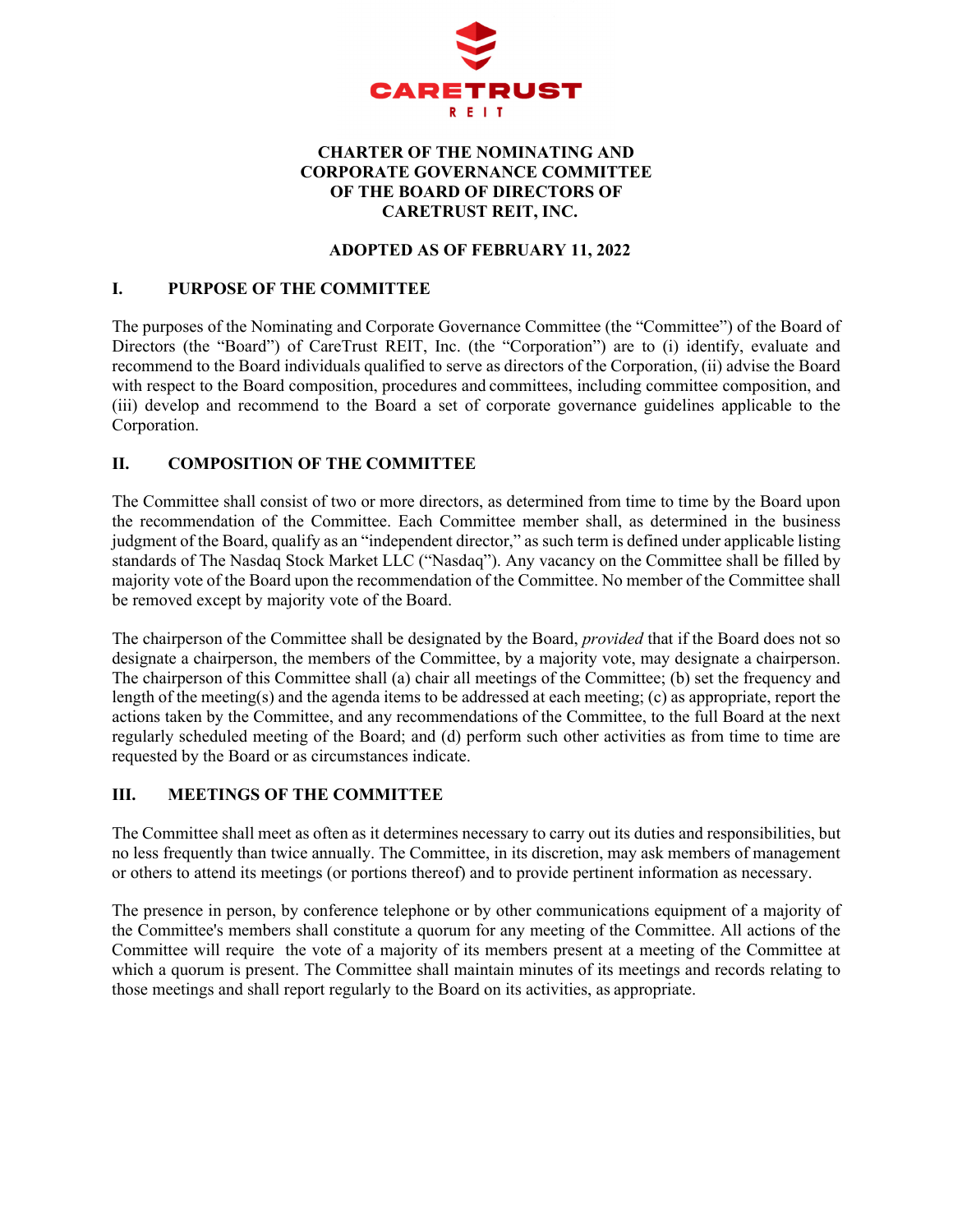# **IV. DUTIES AND RESPONSIBILITIES OF THE COMMITTEE**

The Committee shall have the following duties and responsibilities, along with such other responsibilities as the Board shall require from time to time, and is authorized to take the following actions:

## *Board Candidates and Nominees*

(a) Assist in identifying, recruiting and, if appropriate, interviewing candidates to fill positions on the Board consistent with the criteria, policies and principles set forth in the Corporate Governance Guidelines (as defined below) and any additional Director Criteria (as defined below) determined from time to time by the Board, including persons suggested by stockholders or others. The Committee may, if it deems appropriate, establish procedures to be followed by stockholders in submitting recommendations for Board candidates and the Committee's policies for consideration of Board candidates recommended by stockholders.

(b) Review the background and qualifications of individuals being considered as director candidates. Among the qualifications considered in the selection of candidates, the Committee shall consider factors established by the Board as set forth in the Corporate Governance Guidelines as well as any other experience, qualifications, attributes, skills or other criteria desired for directors and director candidates as established by the Board from time to time (together, the "Director Criteria").

(c) Recommend to the Board the director nominees for election by the stockholders at the Corporation's annual meeting of stockholders or for appointment by the Board to fill any vacancy on the Board occurring between annual meetings of stockholders, as the case may be, , which recommendations shall be consistent with the Director Criteria established by the Board from time to time.

(d) Review the suitability for continued service as a director of each Board member when his or her term expires and when he or she retires from his or her present employment or materially changes his or her job responsibility or business association or experiences other changed circumstances that could pose a conflict of interest or diminish his or her effectiveness as a Board member or ability to commitment appropriate time and attention to his or her service on the Board.

# *Board Composition and Procedures*

(e) Review annually the composition of the Board as a whole and to recommend to the Board, if necessary, measures to be taken so that the Board reflects the appropriate balance of knowledge, experience, skills, expertise and diversity required for the Board as a whole and contains at least the minimum number of independent directors required by Nasdaq.

(f) Review periodically the size of the Board and to recommend to the Board any appropriate changes.

(g) Make recommendations on the frequency and structure of Board meetings.

# *Board Committees*

(h) Make recommendations to the Board regarding the size and composition of each standing committee of the Board, including the identification of individuals qualified to serve as members of a committee, including the Committee, and to recommend individual directors to fill any vacancy that might occur on a committee, including the Committee.

(i) Monitor the functioning of the committees of the Board and to make recommendations for any changes, including the creation and elimination of committees.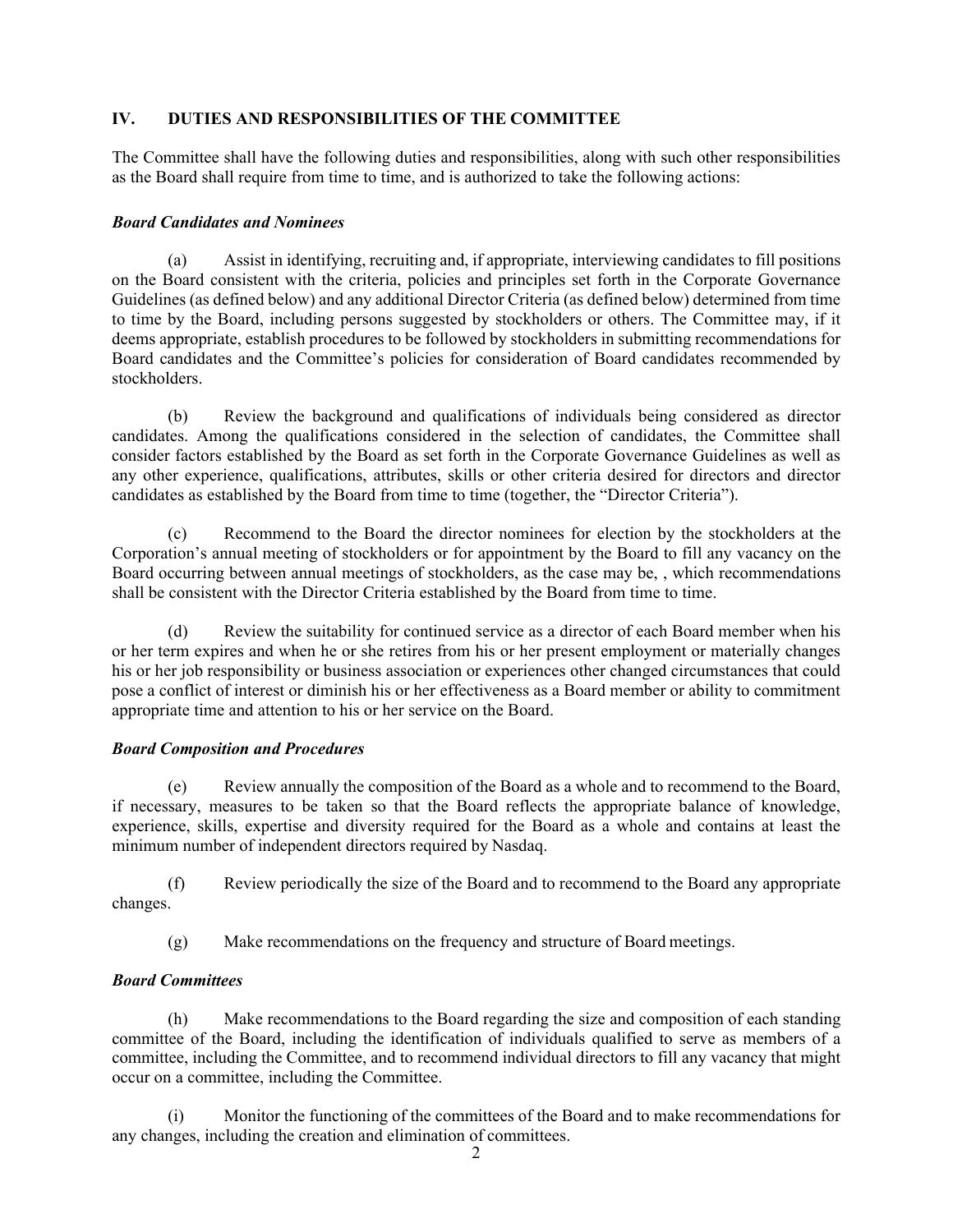(j) Review annually committee assignments and report any recommendations with respect to committee composition to the Board.

(k) Recommend that the Board establish such special committees as may be desirable or necessary from time to time in order to address ethical, legal or other matters that may arise. The Committee's power to make such a recommendation under this Charter shall be without prejudice to the right of any other committee of the Board, or any individual director, to make such a recommendation at any time.

#### *Corporate Governance*

(l) Develop and review periodically, and at least annually, the corporate governance principles (the "Corporate Governance Guidelines") adopted by the Board to determine whether they are appropriate for the Corporation and comply with all requirements of Nasdaq, and to recommend any desirable changes to the Board.

(m) Consider any other corporate governance issues that arise from time to time, and develop appropriate recommendations for the Board.

(n) Develop with management the director orientation process for new directors and monitor the continuing education for existing directors. The Committee shall oversee the orientation process for new directors and recommend changes to it as deemed appropriate.

(o) Develop and recommend to the Board for approval a Code of Business Conduct and Ethics and periodically review and reassess such Code, and, when necessary, recommend any proposed changes to the Board for approval.

(p) Review the Corporation's program to monitor compliance with the Corporation's Code of Business Conduct and Ethics, and meet periodically with the Corporation's designated Compliance Officer to discuss compliance with the Code of Business Conduct and Ethics.

### *Annual Evaluation*

(q) Oversee an annual evaluation of the Board and its committees and develop and recommend to the Board processes for the annual self-evaluation of the Board and its committees.

### **V. EVALUATION OF THE COMMITTEE**

The Committee shall, on an annual basis, evaluate its performance. In conducting this review, the Committee shall evaluate whether this Charter appropriately addresses the matters that are or should be within its scope and shall recommend such changes as it deems necessary or appropriate. The Committee shall address all matters that the Committee considers relevant to its performance, including at least the following: the adequacy, appropriateness and quality of the information and recommendations presented by the Committee to the Board, the manner in which they were discussed or debated, and whether the number and length of meetings of the Committee were adequate for the Committee to complete its work in a thorough and thoughtful manner. The Committee shall deliver to the Board a report, which may be oral, setting forth the results of its evaluation, including any recommended amendments to this Charter and any recommended changes to the Corporation's or the Board's policies or procedures.